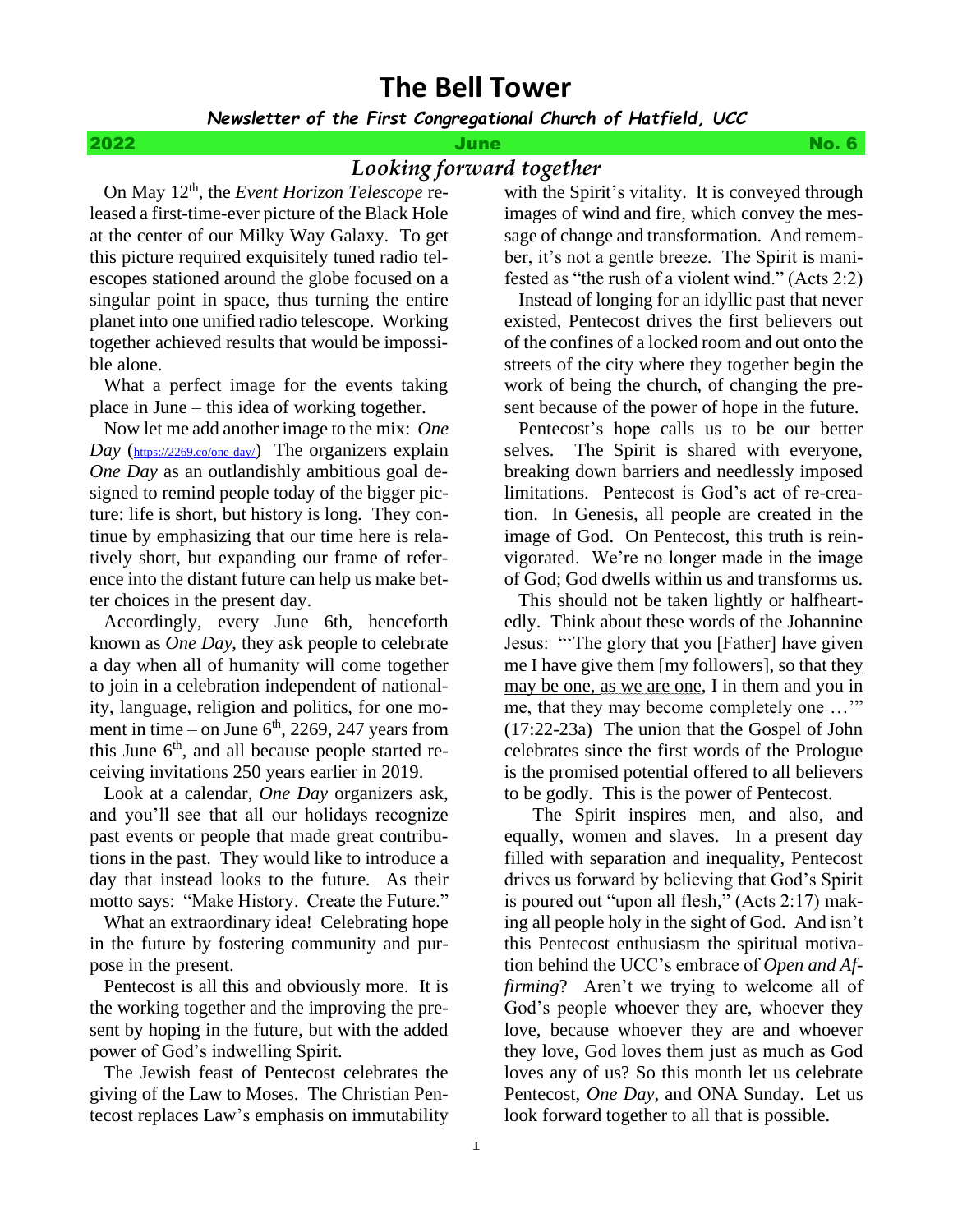# **JUNE EVENTS**

| Sun. $5^{th}$         | Pentecost Sunday                                                                                                              |
|-----------------------|-------------------------------------------------------------------------------------------------------------------------------|
|                       | Strengthen the Church Offering accepted.                                                                                      |
| Mon. 6 <sup>th</sup>  | Rev. Randy will attend the monthly meeting of HEART (Hatfield Equity Alliance fighting<br>against Racism Together) at 5:30pm. |
|                       | Online Exploring the Bible study group from 7-8:00pm.                                                                         |
| Tue. $7th$            | Rev. Randy will attend the monthly meeting of the Hampshire Association Committee<br>on Ministry at 5:45pm.                   |
| Wed. 8 <sup>th</sup>  | Monthly meeting of HEADS Up at 6:30pm.                                                                                        |
| Sun. $12^{th}$        | Trinity Sunday. Worship Service begins at <b>11:00am today</b> .                                                              |
|                       | All Church Picnic following the worship Service.                                                                              |
| Mon. $13^{\text{th}}$ | Monthly meeting of the Board of Trustees at 7:00pm in person.                                                                 |
| Sat. $18th$           | Southern New England Conference Annual Meeting from 9:00am - 2:30pm online.                                                   |
| Sun. $19^{th}$        | Father's Day. Special prayers will be offered for fathers living and deceased.                                                |
|                       | Juneteenth. The last slaves were freed after the Civil War. Special prayers offered for<br>civil rights.                      |
| Mon. $20th$           | Online Exploring the Bible study group from 7-8:00pm.                                                                         |
| Sat. $25^{\text{th}}$ | 65 <sup>th</sup> anniversary of the United Church of Christ.                                                                  |
| Sun. $26th$           | Open and Affirming Sunday in the UCC.                                                                                         |
| Tue. $28th$           | Clergy Brown Bag Lunch online gathering at 12:00pm.                                                                           |
|                       | Monthly online meeting of the Board of Deacons at 6:00pm.                                                                     |

# **REGULAR GATHERINGS**

Sundays: Worship Service begins at 9:30am online and in person. Sunday School begins after the children's sermon during the worship Service.

Tuesdays: Yoga classes are offered every Tuesday in the church parlor at 5:30pm.

Wednesdays: Hatha Yoga classes take place every Wednesday at 6:00pm.

Thursdays: Choir rehearses in the sanctuary at 7:00pm.

# **CHURCH COVID POLICIES**

The Church Council has based its mask policy on the number of cases in Hampshire County. When the cases



fall below 10 per day per 100,000 **parts 10 PRO<sub>TO</sub>** people, we will rescind the mask requirement for in person worship. At  $\sim$  present, however, the numbers are high. Our mask policy is in place to try and  $\Box$   $\Box$  keep us all as safe as possible. Please remember, as well, that all of our  $\frac{1}{\sqrt{2}}$  worship Services are live-streamed via

Zoom. If you are not feeling well on any given Sunday, please join us online. Thank you for your cooperation. *HUNGER DOESN'T TAKE THE SUMMER OFF* **FOOD DRIVE**

Our June food drive is the *Hunger Doesn't Take the Summer Off* collection. This is scheduled on the church calendar to help families in need whose situation grows more dire without the school meal programs during the summer vacation months. If you are out shopping and there is a "2 for 1" think of those in need and leave it in the wagon as you walk into the church so that we can add it to our swimming pool of donations. Some of the most needed items are canned fruit juice, canned vegetables, soups, spaghetti sauce, crackers, rice, cereal, pasta, canned tuna, baked beans, and peanut butter. Thank you for your compassionate generosity.

# **PENTECOST SUNDAY /** *STRENGTHEN THE CHURCH* **OFFERING**

Pentecost is considered the birthday of the Christian church. According to the Acts of the Apostles, on the 50<sup>th</sup> day after Easter, the Holy Spirit descended upon the first followers in Jerusalem. The once timid and confused believers in Jesus were transformed. In the Spirit, they found the will to go out into the streets and proclaim Jesus. With this the followers pick-up the mantle of Jesus' mission and message, and this signifies the birth of the Christian church.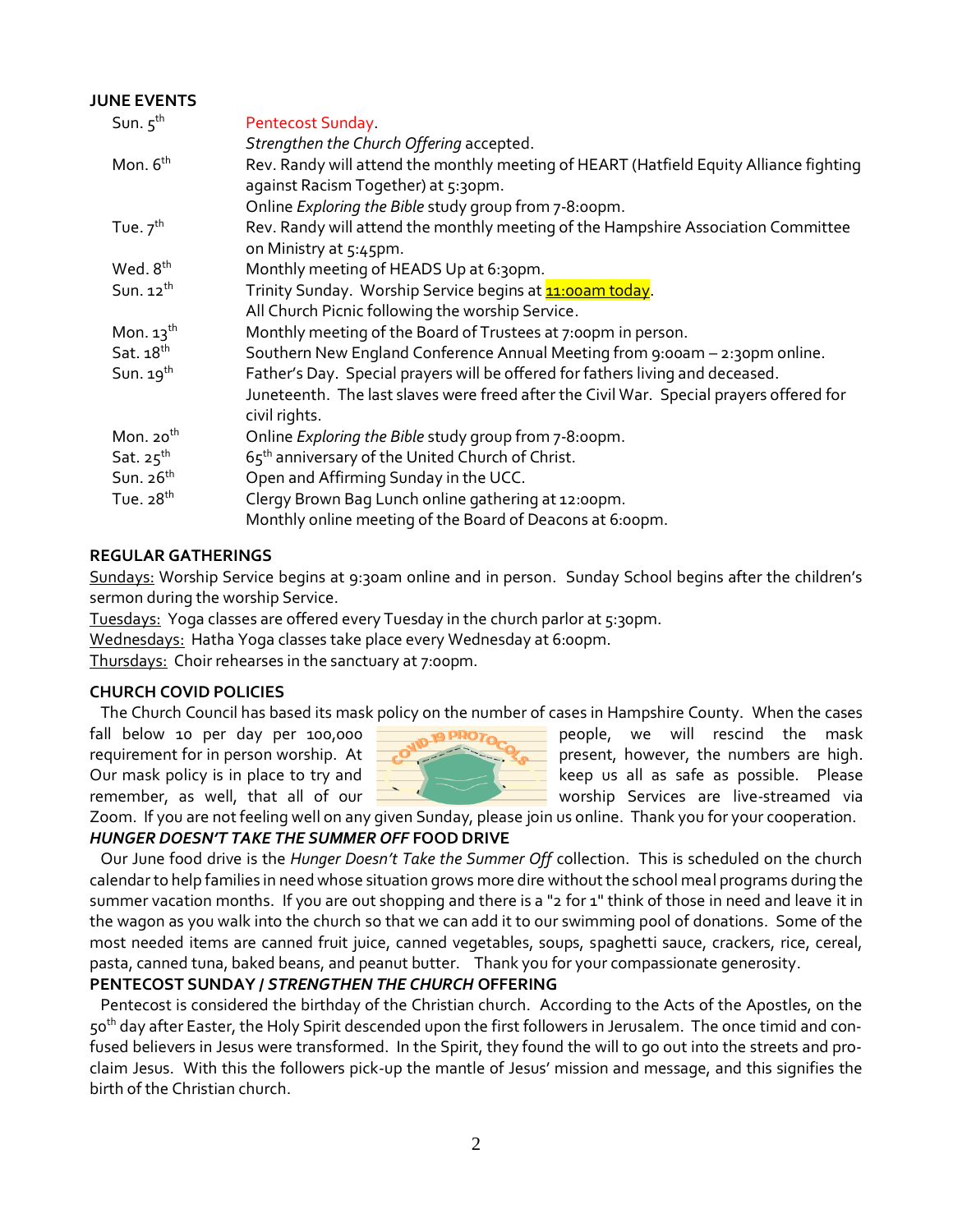On Pentecost Sunday, we do not only remember the history of this day. We call upon it. We ask the Holy

this especially sacred day.



Spirit to inspire and quide us still today. We invoke the Holy Spirit to descend upon us so that we can know the power of our faith. And in the Spirit, we seek to reach out to others as we strive to build a better world. I hope you will join with our worshiping community on

The United Church of Christ calls upon the state of this Pentecost renewal as it asks annually for our support of the *Strengthen the Church* **Change of the** *Offering*. The UCC explains the work of this

offering in this way: "The Strengthen the Church Offering reflects the shared commitment of people across the United Church of Christ to cooperatively build up the UCC. Conferences and the national setting equally share the gifts given by members and friends through their local congregations. The funds raised support leadership development, new churches, youth ministry, and innovation in existing congregations. By your generosity to this offering, you build up the Body of Christ. As God calls our congregations to be the church in new ways, your generosity will plant new churches, awaken new ideas in existing churches and develop the spiritual life in our youth and young adults." The Benevolence Fund contributes to this collection through our pledged funds on behalf of the congregation, but if you would like to make an offering it will be accepted on Sunday, June  $5^{th}$ , and thank you!

#### **BIBLE STUDY GROUP**

Our online Bible study group is reading from the four Gospels at present. We have finished with Mark, the oldest of the Gospels, and are moving on to Matthew and Luke, then finishing with John. If you would like to join us as we read these distinct accounts of Jesus' life and ministry, we would love to have you join us. Send an email to [randyc1897@gmail.com](mailto:randyc1897@gmail.com) for the login. We meet on alternate weeks for one hour. If you have any questions about how Bible study works, send them along to the same email as above.

#### **CONFERENCE ANNUAL MEETING**

The Annual Meeting of the Southern New England Conference of the UCC will take place on Saturday, the

 $18<sup>th</sup>$  from 9:00am – 2:30pm. It will be held online once again this year. The theme of this year's Conference is "A Sure Foundation: Built Upon 400 Years of Service." This refers to the fact that the churches of our Conference trace their founding back to the Pilgrims of 1620. To read a synapsis of these 400 years, click on this link: <https://www.sneucc.org/eventdetail/15483325/item/16455766> The keynote speaker this year will be Rev. Dr. Patrick G. Duggan who is the Executive Director of the Church Building & Loan Fund of the United Church of



Christ. Rev. Randy is already registered to attend. If you would like to represent our congregation, as well, the registration deadline is June 13<sup>th</sup>. Please let Jonathan Bardwell, Church Moderator, know if you are interested. **FATHER'S DAY / JUNETEENTH**

The church will join in the nation's Father's Day celebration. Prayers will be offered for fathers living and deceased in appreciation for all that they do for their families and communities.

 June 19th is also Juneteenth. On January 1, 1863, then President Abraham Lincoln's Emancipation Proclamation outlawing slavery in the original Confederate States was enacted. It was on June 19, 1865 that Union Army General Gordon Granger enforced the freedom of enslaved people in the last holdout state in the Confederacy, Texas. Juneteenth celebrates the freeing of the last owned people in our country's history – 250,000 African-American slaves. We will celebrate this American holiday that rights the wrong of slavery and testifies to our struggle to live up to our founding ideal that all people are created equal.

# **UCC 65TH ANNIVERSARY**

The United Church of Christ came into existence on June 25, 1957. In 1931, two separate church denominations, the Congregational Churches and the Christian Churches, united to form the Congregational Christian Churches. Three years later, the German Reformed Church and Evangelical Synod united to form the Evangelical and Reformed Church. Almost immediately efforts began to unite these two new denominations, but due to legal difficulties it would take more than two decades to accomplish. The United Church of Christ was formed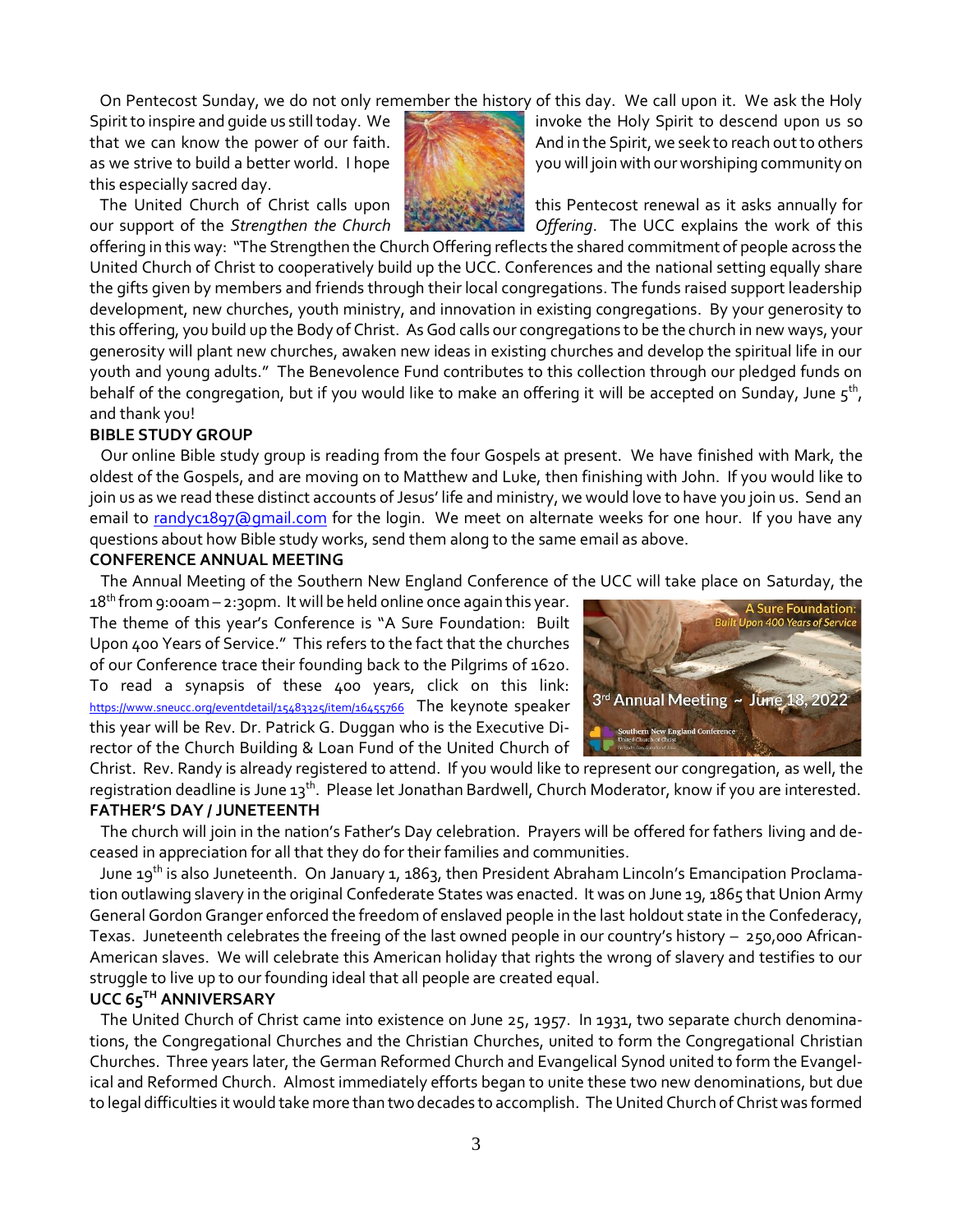at the Uniting Synod in Cleveland in 1957. The *Statement of Faith* was approved in 1959 and the Congregational Churches were encouraged to vote on the merger at their meetings. In our congregation's archives, are bylaws that were revised on June 29, 1960. There are hand-written additions included, which may reflect the congregation's decision to join the United Church of Christ on this date. We will include this anniversary in our worship Service of June 26<sup>th</sup>.

# *OPEN AND AFFIRMING* **(ONA) SUNDAY**

The Stonewall riots were a series of spontaneous demonstrations by members of the gay community in response to a police raid that began in the early morning hours of June 28, 1969, at the Stonewall Inn in the Greenwich Village neighborhood of Lower Manhattan in New York City. The community looks upon this as the beginning of the gay rights movement. The UCC will observe Open and Affirming Sunday on the 26<sup>th</sup>. We voted to become an ONA congregation in June 2017. It is good for us to remind ourselves about our ONA Statement:

"Jesus teaches us that we are to Love one another and to Love our neighbor as ourselves. So we pledge to Love by listening to what each of us has to say, respecting and embracing every one of our brothers and sisters and understanding we all have a vital place in Kingdom of God on earth and in Heaven. In this way each of us becomes Open and Affirming, opening our hearts to the condition of our neighbor and opening our minds to the many ideas and cultures of the world. We affirm the dignity of every person as created in the image of God.

As a congregation of Christians, travelling together on the diverse paths of Christianity we welcome and invite all persons of every race, age, gender, gender expression and gender identity, sexual orientation, marital status, culture, physical ability, mental capacity or economic condition, to become full and equal participants in the life of this body of Christ. We do so in imitation of the boundary defying and moral defining embrace of all people that Jesus revealed in His life."

# **CHURH DIRECTORY REQUETS**

The Board of Deacons has decided to compile an electronic church directory for our use. Maybe you have seen printed church directories in the past. A directory helps members, long-time members and brand new, to put faces and names together. A directory is also a useful tool to reach out to others in the congregation. The problem with printed directories is that first of all they are expensive, and second, they become outdated rather quickly.

 The Board of Deacons would like to ask all of our members and friends to submit an electronic photo of themselves – individual, couple or family, and to include names and contact information, which would be address, phone and email. The Deacons will then share the directories only with those who have submitted such information, and will stress that the directories are not to be shared freely. We want to keep contact information for our use only. The directory will not be posted online anywhere.

 We ask that you send your photo and contact information to our Head Deacon, Jeff F., at [jeffrun82@yahoo.com.](mailto:jeffrun82@yahoo.com) Since the directory is electronic, it will be updated periodically. We think this will be good for our church and a welcome tool for our members so we hope that you will all choose to participate. Thank you.

# **GIFT CARDS**

*Big Y* and *Stop and Shop* gift card sales are a continuing fundraiser of our congregation. Please contact Linda M. if you would like to purchase any. The church earns 5% on all sales. Thank you.

# **CONTACT INFO: HATFIELD CONGREGATIONAL CHURCH**

Website[: www.hatfieldchurch.org](http://www.hatfieldchurch.org/) Facebook: [www.facebook.com/First-Congregational-Church-of-Hatfield-UCC](http://www.facebook.com/First-Congregational-Church-of-Hatfield-UCC) Pastor: Rev. Randy Calvo 413-824-1630 [randyc1897@gmail.com](mailto:randyc1897@gmail.com)

#### **Committee Chairpersons**:

*Benevolence, Amy N. Music Minister, Anthony T. Christian Education, Anita W. Real Folks Society, Martha Z. Church Moderator, Jonathan B. Trustees, Ed M. Deacons, Jeff F.*